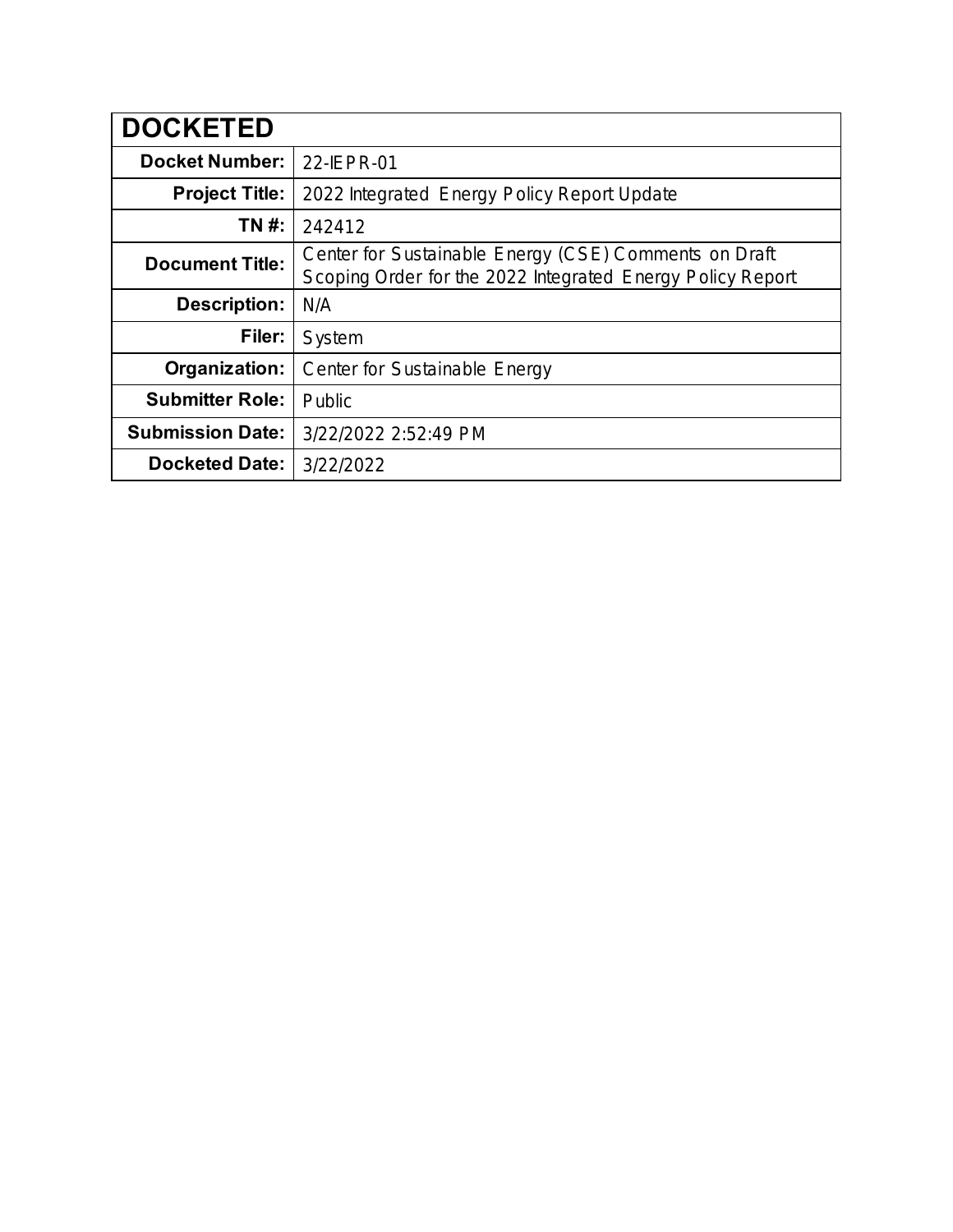Comment Received From: Center for Sustainable Energy Submitted On: 3/22/2022 Docket Number: 22-IEPR-01

# **Center for Sustainable Energy (CSE) Comments on Draft Scoping** Order for the 2022 Integrated Energy Policy Report

Additional submitted attachment is included below.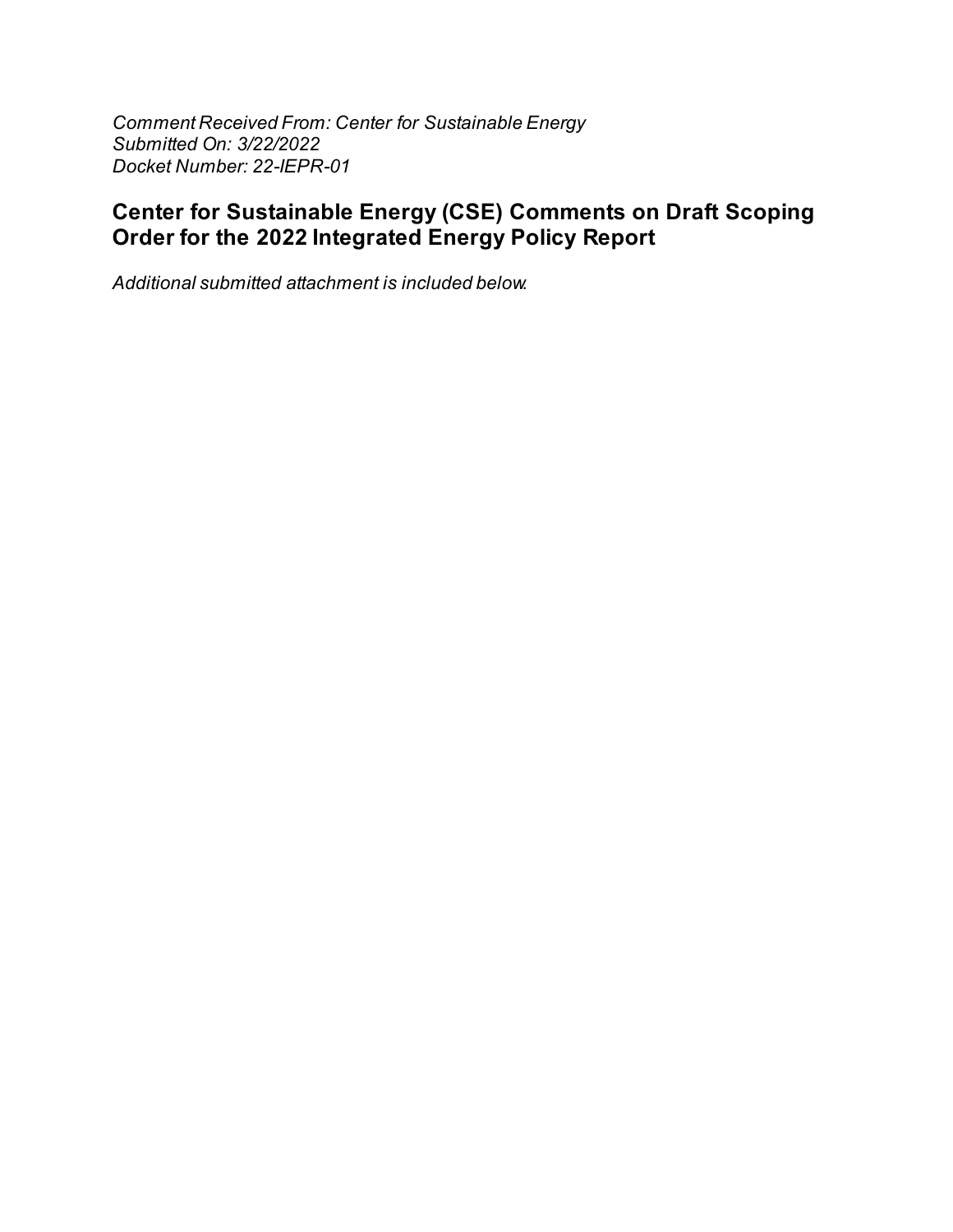

March 22, 2022

California Energy Commission Docket Unit, MS‐4 Re: Docket No. 22‐IEPR‐01 715 P Street Sacramento, CA 95814

# **Re: Docket No. 22‐IEPR‐01– Comments of Center for Sustainable Energy® regarding the Draft Scoping Order for the 2022 Integrated Energy Policy Report Update**

## **I. INTRODUCTION**

The Center for Sustainable Energy® (CSE) appreciates the opportunity to comment on the Draft Scoping Order for the 2022 Integrated Energy Policy Report Update (2022 IEPR Update). CSE is a 25‐year‐old national nonprofit driven by one simple mission – decarbonize. We provide program administration, technical assistance, and policy advisement, and serve as a trusted resource helping government agencies implement successful sustainable energy programs. Our vision is a future with sustainable, equitable, and resilient transportation, buildings, and communities, and as such, we support holistic and long‐term planning with an integrated approach.

CSE commends the California Energy Commission's (Energy Commission) leadership in developing the 2022 IEPR Update and supports the Leading Commissioner's proposed approach for the 2022 IEPR Update to serve as a model for future IEPRs by compiling findings from existing and new proceedings into a short summary format. This dual approach will allow for a strong public record and provide greater opportunity to holistically measure progress towards statewide climate, decarbonization, and energy equity goals.

In particular, CSE strongly supports the Energy Commission's goal to establish a comprehensive framework to operationalize equity and environmental justice in the agency's policies, programs, investments, and practices. CSE is committed to embedding equity into every program we administer and the policies we support. As such, CSE centers its feedback on the establishment of an Equity and Environmental Justice (EJ) Framework (Framework) and offers the following specific recommendations:

## *1. Coordinate with existing efforts to address equity definitions and non‐energy considerations*

- o Review and update the Energy Commission's Energy Equity Indicators, Story Map, and mapping application and assess their integration into the Framework.
- o Prioritize using the California Public Utilities Commission's (CPUC) comprehensive guide on key equity and environmental justice definitions and concepts, which is outlined in the CPUC's Environmental and Social Justice (ESJ) Action Plan: Version 2.0 Draft, as a foundational resource.
- $\circ$  Consider the forthcoming "electric vehicle (EV) charging equity" definition being developed by the EV Infrastructure Strike Force.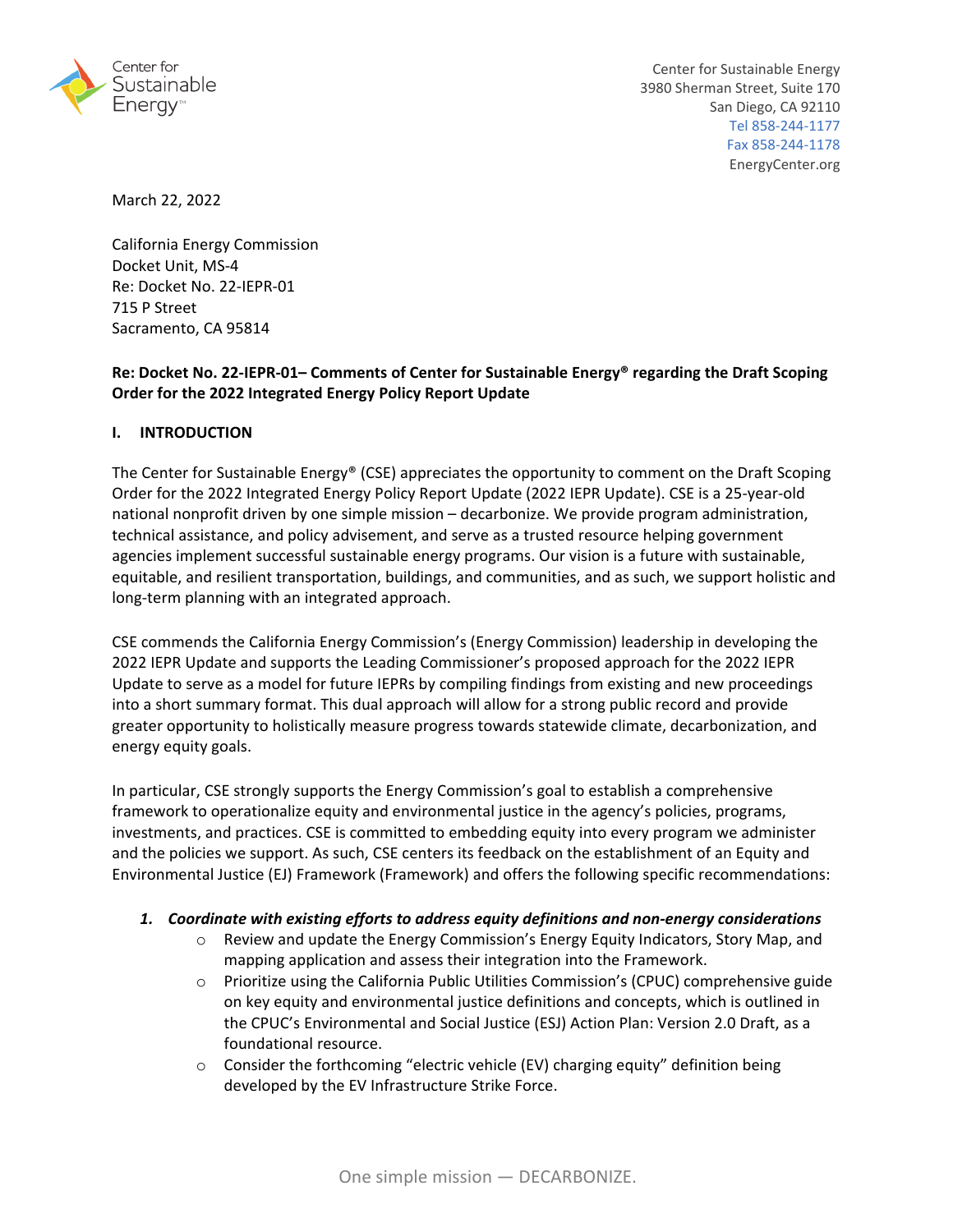Center for Sustainable Energy Re: Docket No. 22‐IEPR‐01 Page 2 March 22, 2022

- o Monitor and coordinate with additional stakeholder efforts to identify non‐energy benefits (NEBs) and develop definitions, structures, and cost-effectiveness methodologies for NEBs, as appropriate.
- *2. Leverage existing outreach and engagement efforts and frameworks*
	- o Review, and adapt as needed, the California Air Resource Board's (CARB) SB 350 Outreach Strategic Roadmap, which outlines coordinated education, outreach, and engagement strategies.
	- $\circ$  Consider the framework to treat community engagement activities as program metrics or indicators that can be tracked and reported on, as delineated in the California Energy Efficiency Coordinating Committee's (CAEECC) Equity Metrics Working Group Final Report.
- *3. Include staff level training and development opportunities related to equity and environmental justice in the Framework*
	- o Model the CPUC's ESJ Action Plan's dual approach, which centers equity and environmental justice in external facing policies, programs, and processes, as well as in internal staff and organizational culture initiatives.
	- o Establish a staff‐led Diversity, Equity and Inclusion (DEI) Working Group (similar to the CPUC's Working Group) or a Diversity and Racial Equity Task Force (similar to CARB's efforts).

# **II. COORDINATE WITH EXISTING EFFORTS TO ADDRESS EQUITY DEFINITIONS AND NON‐ENERGY CONSIDERATIONS**

CSE strongly supports the proposed establishment of an Equity and Environmental Justice Framework as part of the 2022 IEPR Update and specifically its inclusion of equity definitions and non‐energy considerations. As the Energy Commission undertakes this important effort, we encourage robust coordination with other efforts to both leverage existing resources and ensure consistency. CSE recognizes that the Energy Commission has an existing Energy Equity Indicators Tracking Progress Report<sup>1</sup> that is used to monitor the implementation of recommendations from its Low-Income Barriers Study and the performance of state‐administered clean energy programs in low‐income and disadvantaged communities. However, the last Progress Report was published in June 2018; thus, CSE encourages the Energy Commission to develop an updated version. Additionally, the Progress Report is accompanied by a Story Map and mapping application<sup>2</sup> that would also benefit from being updated. CSE recommends that these two tools be updated to reflect more recent data and for the mapping application's interface to be revamped so that it has an interactive dashboard, is easier to navigate, and more easily differentiates data layers. As these three Energy Equity Indicators components are updated, CSE recommends that the Energy Commission assess their integration in the Equity and Environmental Justice Framework.

CSE also strongly urges the Energy Commission to prioritize using as a foundational resource the California Public Utilities Commission's (CPUC) comprehensive guide on key equity and environmental justice definitions and concepts, which is outlined in Appendix C of the CPUC's Environmental and Social

<sup>1</sup> Energy Equity Indicators Tracking Progress, June 25, 2018.

<sup>2</sup> Energy Equity Indicators, accessed on March 31, 2022.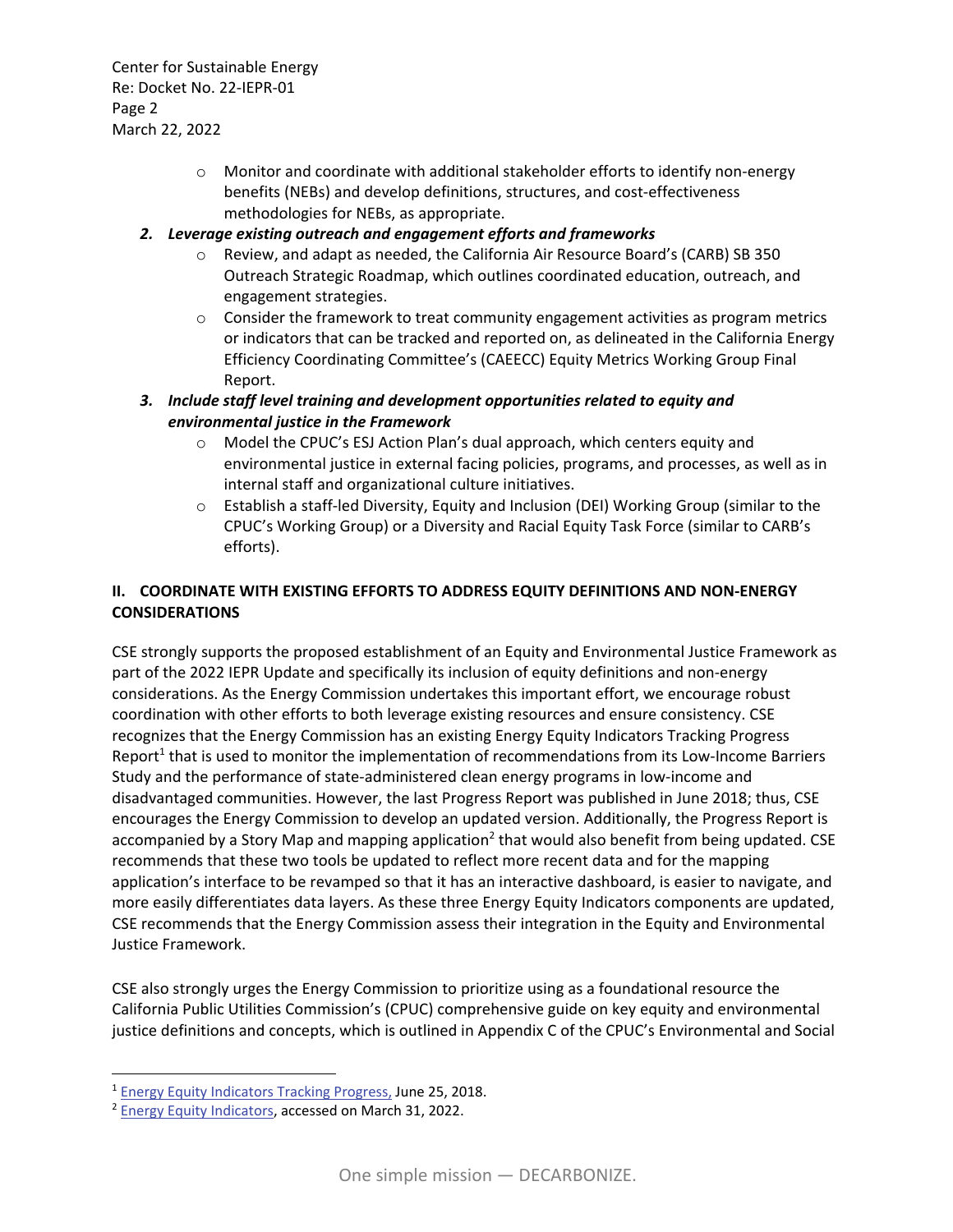Center for Sustainable Energy Re: Docket No. 22‐IEPR‐01 Page 3 March 22, 2022

Justice (ESJ) Action Plan: Version 2.0 Draft.<sup>3</sup> CSE has deep expertise in equity definitions, and we consider this appendix to be one of the most comprehensive compilations of equity definitions and broader environmental justice concepts as they relate to the transportation and clean energy sectors. Significant agency staff time and stakeholder engagement has been devoted to the development of Appendix C, incorporating feedback from equity and environmental justice advocates and communities as well as from the CPUC and Energy Commission's Disadvantaged Communities Advisory Group (DACAG). The ESJ Action Plan's definition for "ESJ communities" aligns with the DACAG's "disadvantaged communities" definition outlined in its "Equity Framework". Furthermore, CSE has been involved in the drafting of numerous equity definitions at the statewide and local level, and this work requires a lengthy public engagement process because it takes time for different stakeholders with often diverging perspectives to agree upon a definition. This is especially the case when existing definitions are not taken into consideration, and unnecessary resources are used due to duplicative efforts. As the Energy Commission drafts its own equity definitions, CSE recommends it leverage Appendix C of the ESJ Action Plan as a starting point to ensure continuity with existing definitions and create a more efficient process.

Moreover, a definition CSE encourages the Energy Commission to consider as it develops its Equity and EJ Framework is the "electric vehicle (EV) charging equity" definition being developed by the EV Infrastructure Strike Force (Strike Force).<sup>4</sup> CSE is part of the Strike Force's Equity Work Group (WG), which has been developing this definition for many months and will include it in an upcoming report to the full Strike Force. The Energy Commission currently chairs the Strike Force's Public Policy Advisory Committee, and, as such, will have visibility to this report.

In addition to leveraging existing definitions, CSE recommends that the Energy Commission monitor and coordinate with ongoing efforts to identify and quantify non‐energy benefits (NEBs), as appropriate. NEBs, such as air quality, public health, and economic benefits, have emerged as important equity considerations for making clean energy investments; however, defining and quantifying such benefits remains a challenge that remains to be addressed by the Energy Commission and the CPUC. While CSE believes California's state agencies must provide coordinated direction on incorporating NEBs into clean energy programs and projects, we encourage the Energy Commission to utilize the research and analysis being undertaken by various organizations and stakeholder groups. For example, the California Energy Alliance's Cost‐Effectiveness Metrics (CEM) Working Group<sup>5</sup> is currently exploring cost‐effectiveness definitions, structures, and methodologies to include energy equity and NEBs, including an examination of Lawrence Berkeley National Laboratory's efforts in assessing the non‐energy impacts of energy efficiency.<sup>6</sup> CSE expects stakeholder efforts, such as those of the CEM Working Group, will not only be helpful to the Energy Commission as it develops its Equity and EJ Framework but also inform its broader deliberations on the 2022 IPER Update.

<sup>3</sup> CPUC's Environmental & Social Justice Action Plan: Version 2.0 Draft*:* "Appendix C: Key ESJ Definitions and Statutes", pages 62‐84.

<sup>&</sup>lt;sup>4</sup> EV Infrastructure Strike Force, accessed on March 21, 2022.

<sup>&</sup>lt;sup>5</sup> CEA's Cost-Effectiveness Metrics (CEM) Working Group, accessed on March 21, 2022.

<sup>&</sup>lt;sup>6</sup> Evaluating and Quantifying the Non-Energy Impacts of Energy Efficiency, December 2016.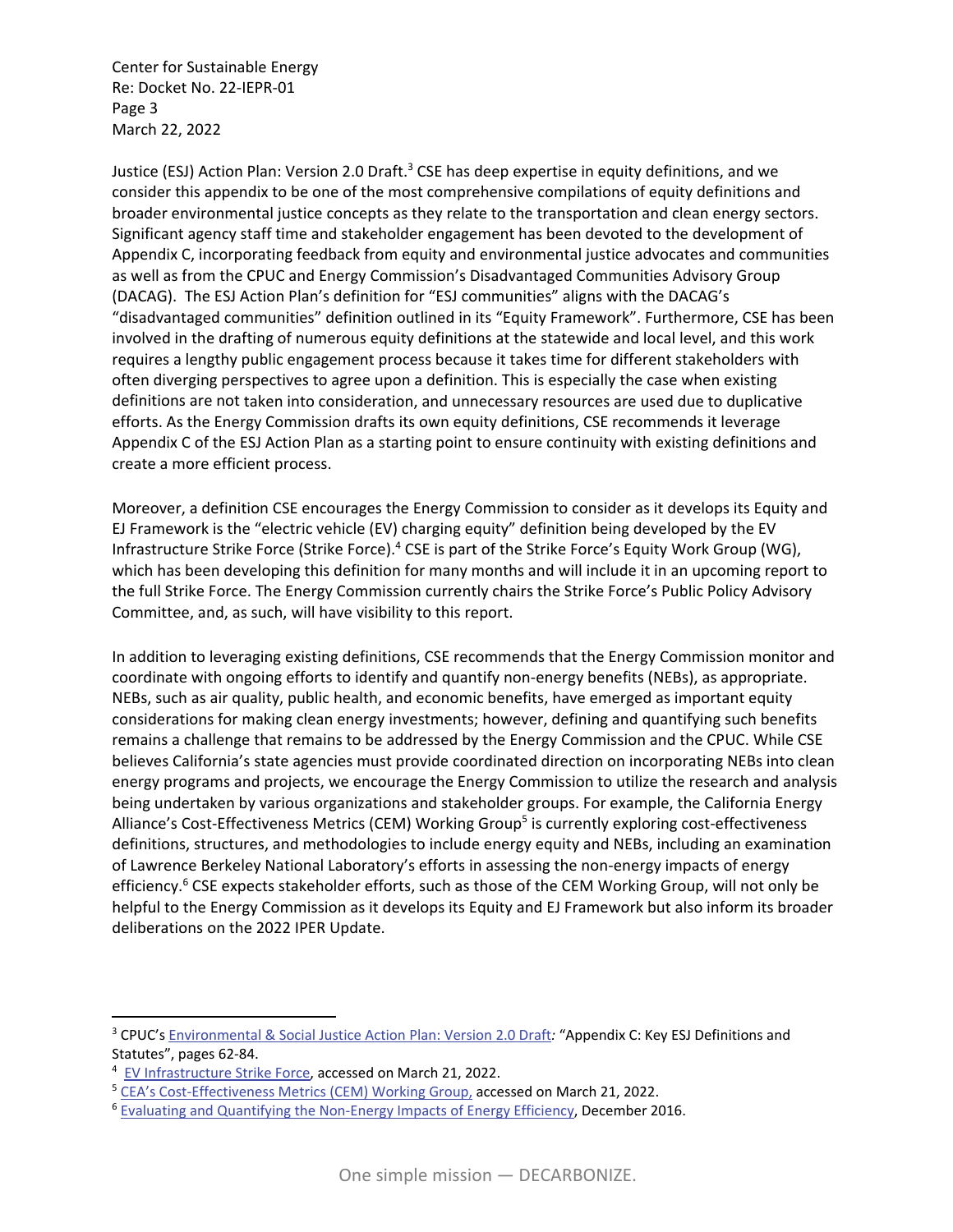Center for Sustainable Energy Re: Docket No. 22‐IEPR‐01 Page 4 March 22, 2022

## **III. LEVERAGE EXISTING OUTREACH AND ENGAGEMENT EFFORTS AND FRAMEWORKS**

CSE applauds the Energy Commission for recognizing the importance of meaningful and inclusive community engagement and outreach and making them key components of the Equity and EJ Framework. CSE encourages the Energy Commission to review and adapt as needed CARB's SB 350 Outreach Strategic Roadmap,<sup>7</sup> which outlines five coordinated education, outreach, and engagement strategies. These include performing an outreach landscape assessment; strengthening, building, and maintaining partnerships; engaging priority populations to identify outreach transportation needs; developing consistent outreach messaging and materials; and measuring outreach efficacy. This Roadmap was developed in partnership with community‐based organizations (CBOs) and equity stakeholders and is intended to be used by government agencies, program administrators, and CBOs. CSE highlights Appendix A, which is a comprehensive table of complementary and related outreach efforts and programs throughout the state.

A key element of community engagement and outreach work is evaluating the efficacy and success of these types of activities, which can only happen if agencies and program administrators track and report these, at a minimum. CSE recommends the Energy Commission consider the framework we co‐ developed to consider community engagement activities as program indicators for the California Energy Efficiency Coordinating Committee's (CAEECC) Equity Metrics Working Group Final Report.<sup>8</sup> Table B1 categorizes different types of community engagement activities in three program development phases: during program design and to identify community needs and solutions; during program implementation; and during program assessment. The table is adapted from CARB's *Community Inclusion Guidance* for its Sustainable Transportation Equity Project (STEP),<sup>9</sup> and it includes examples of meaningful community engagement activities that would demonstrate that a CBO has deep ties with and credibility in a community.

# **IV. INCLUDE STAFF LEVEL TRAINING AND DEVELOPMENT OPPORTUNITIES RELATED TO EQUITY AND ENVIRONMENTAL JUSTICE IN THE FRAMEWORK**

In order to meaningfully center equity and environmental justice within Energy Commission activities, the Energy Commission must go beyond operationalizing these principles in its public facing policies, programs, processes, and practices (e.g., public workshop, proceeding). The Energy Commission has started to look internally at what it can do to improve its organizational culture efforts through its Inclusion Diversity Equity Access (IDEA) Initiative. CSE recommends the Energy Commission expand these efforts to include staff training and development opportunities, for both its leadership and staff levels, in a similar approach to what the CPUC has done through its ESJ Action Plan. For example, the CPUC has established a core ESJ team for the whole agency that collaborates with individual ESJ liaisons for each of its divisions.

A key aspect of bolstering staff knowledge on equity and EJ issues is to provide ongoing training on these topics to new and existing employees. Educational and skill needs should be continuously

<sup>&</sup>lt;sup>7</sup> SB 350 Outreach Strategic Roadmap, accessed on March 21, 2022.

<sup>8</sup> CAEECC-Hosted Equity Metrics Working Group: Report and Recommendations to the California Public Utilities Commission and the Energy Efficiency Program Administrators ‐ Final Report, October 20, 2021; pages 31‐34.

<sup>&</sup>lt;sup>9</sup> Community Inclusion Guidance for STEP Applicants and recipients.